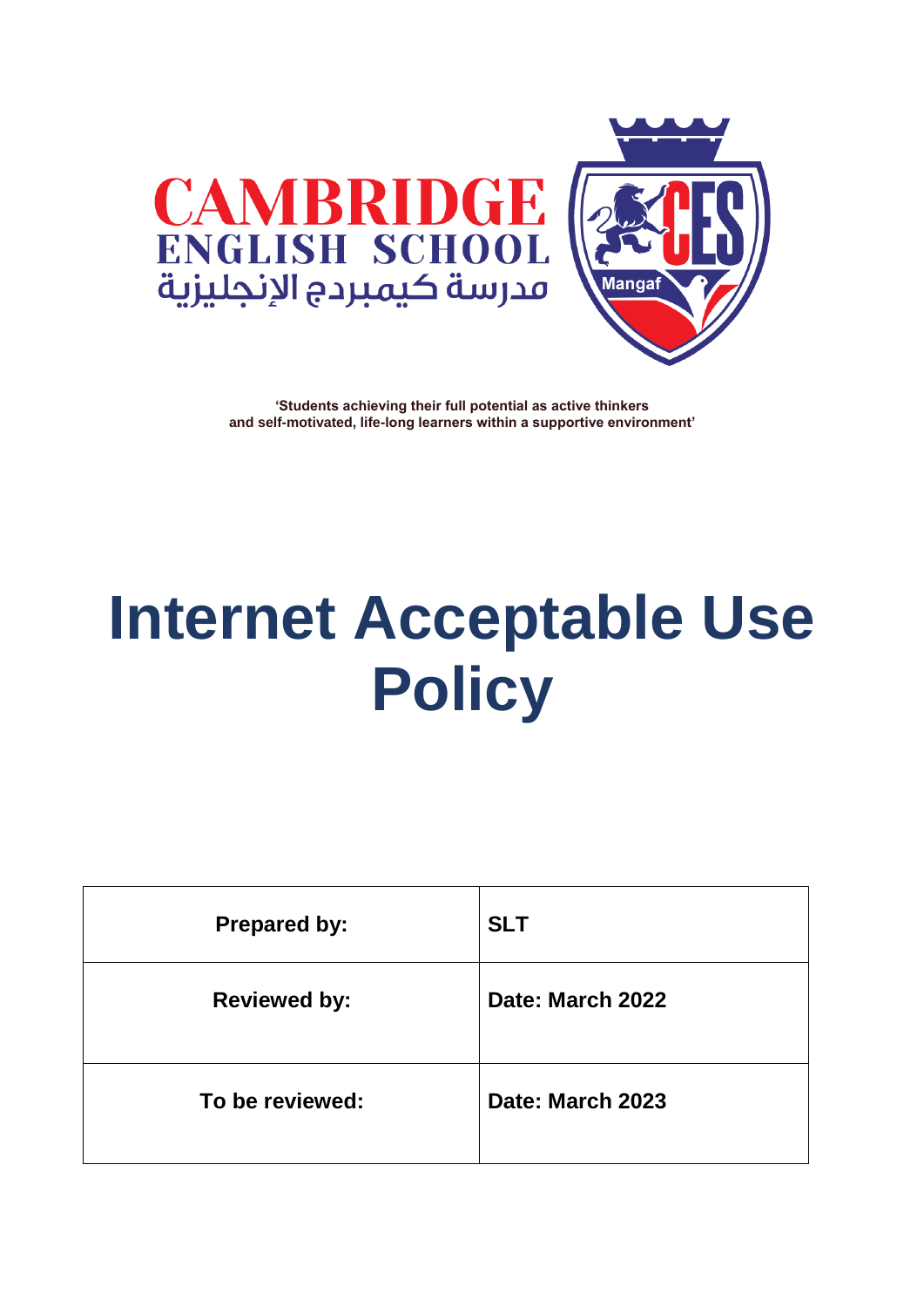

#### 1. Aims

The aim of this Internet Acceptable Use Policy (AUP) is to ensure that pupils will benefit from the learning opportunities offered by the school's internet resources in a safe and effective manner.

# 2. Introduction

Internet use and access is considered a school resource and privilege. If the school AUP is not adhered to this privilege may be withdrawn and appropriate sanctions will be imposed.

When using the Internet pupils, parents and staff are expected:

- To treat others with respect at all times.
- Not undertake any actions that may bring the school into disrepute.
- Respect the right to privacy of all other members of the school community.
- Respect copyright and acknowledge creators when using online content and resources.

This Acceptable Use Policy applies to pupils who have access to and are users of the Internet in Cambridge English School.

- It also applies to members of staff, volunteers, parents, carers and others who access the Internet in Cambridge English School.
- **Misuse of the Internet may result in disciplinary action, including written warnings, withdrawal of access privileges, detention and, in extreme cases, suspension or expulsion. The school also reserves the right to report any illegal activities to the appropriate authorities.**
- **Cambridge English School will deal with incidents that take place outside the school that impact on the wellbeing of pupils or staff under this policy and associated codes of behaviour and antibullying policies. In such cases Cambridge English School will, where known, inform parents/carers of incidents of inappropriate online behaviour that take place out of school and impose the appropriate sanctions.**

Cambridge English School implements the following strategies on promoting safer use of the Internet:

- Pupils will be provided with education in the area of Internet safety as part of our implementation of the PSHCE and ICT curriculum.
- Teachers will be provided with continuing professional development opportunities in the area of Internet safety.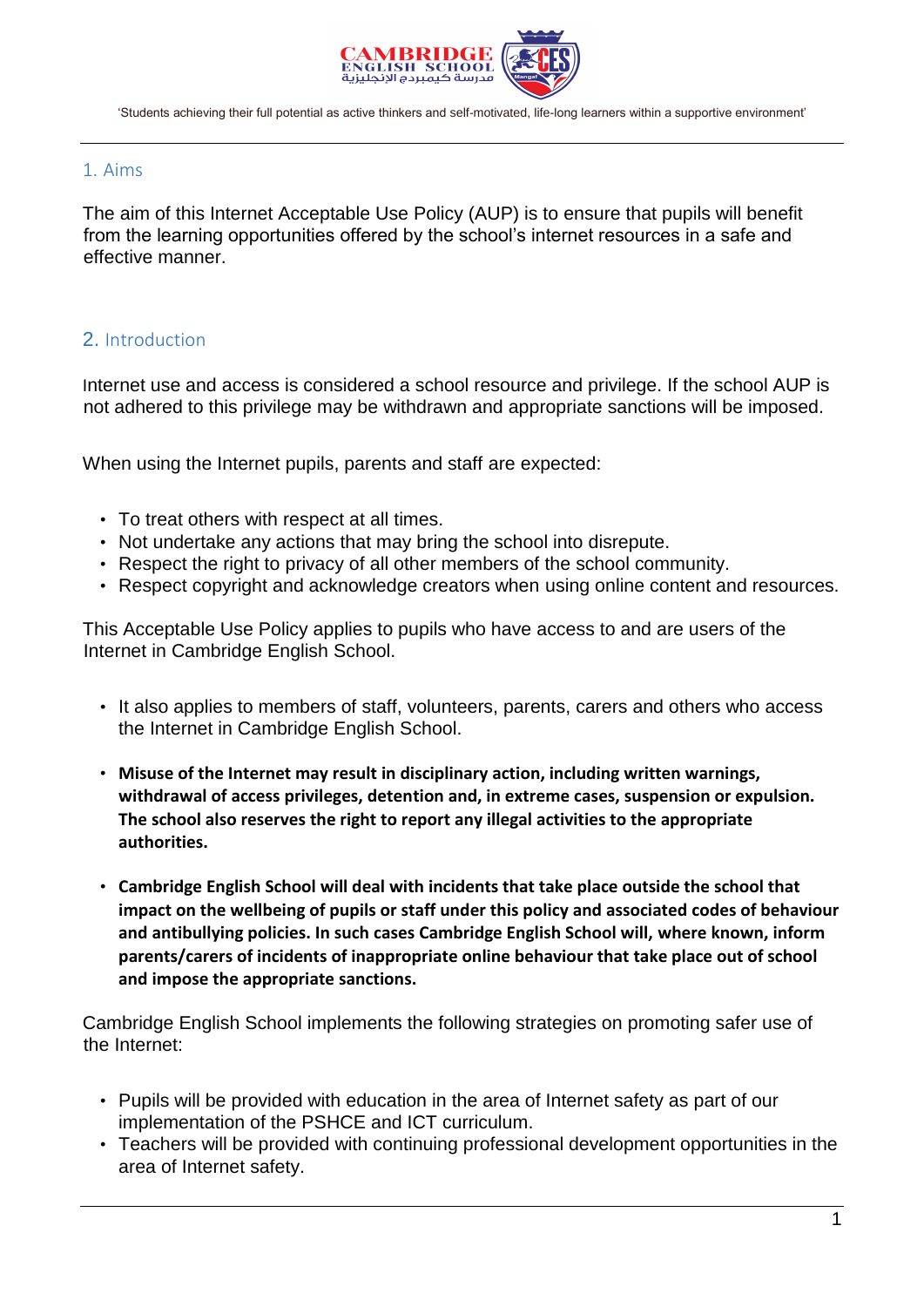

- Cambridge English School participates in Safer Internet Day activities to promote safer more effective use of the Internet.
- The Senior Leadership Team will review this policy and its implementation annually..

The school will monitor the impact of the policy using:

- Logs of reported incidents.
- Monitoring Internet activity (including sites visited).
- Internal monitoring data for network activity.

Should serious online safety incidents take place, members of the SLT should be informed.

#### 3. Content Filtering

Cambridge English School has chosen to implement the following level on content filtering on the Schools Broadband Network:

- Level 4 -This level allows access to millions of websites including games and YouTube but blocks access to websites belonging to the personal websites category and websites such as Facebook belonging to the Social Networking category.
- Students are **not** allowed to access YouTube or gaming sites. YouTube can be used for educational purposes when used as part of the lesson plan and previously viewed by the teacher to ensure the content of the video is safe.
- Pupils are NOT allowed to access gaming sites unless the game has an educational value and has been approved by the teacher beforehand. E.g. National Geographical Kids, Funbrain etc.
- Pupils taking steps to by-pass the content filter by using proxy sites or other means may be subject to disciplinary action, including written warnings, withdrawal of access privileges, detention and, in extreme cases, suspension or expulsion.

#### 4. Web Browsing and Downloading

- Pupils will not intentionally visit Internet sites that contain obscene, illegal, hateful or otherwise objectionable materials.
- Pupils will report accidental accessing of inappropriate materials in the classroom to their teacher.
- Pupils will report accidental accessing of inappropriate materials in school but outside the classroom to a member of the SLT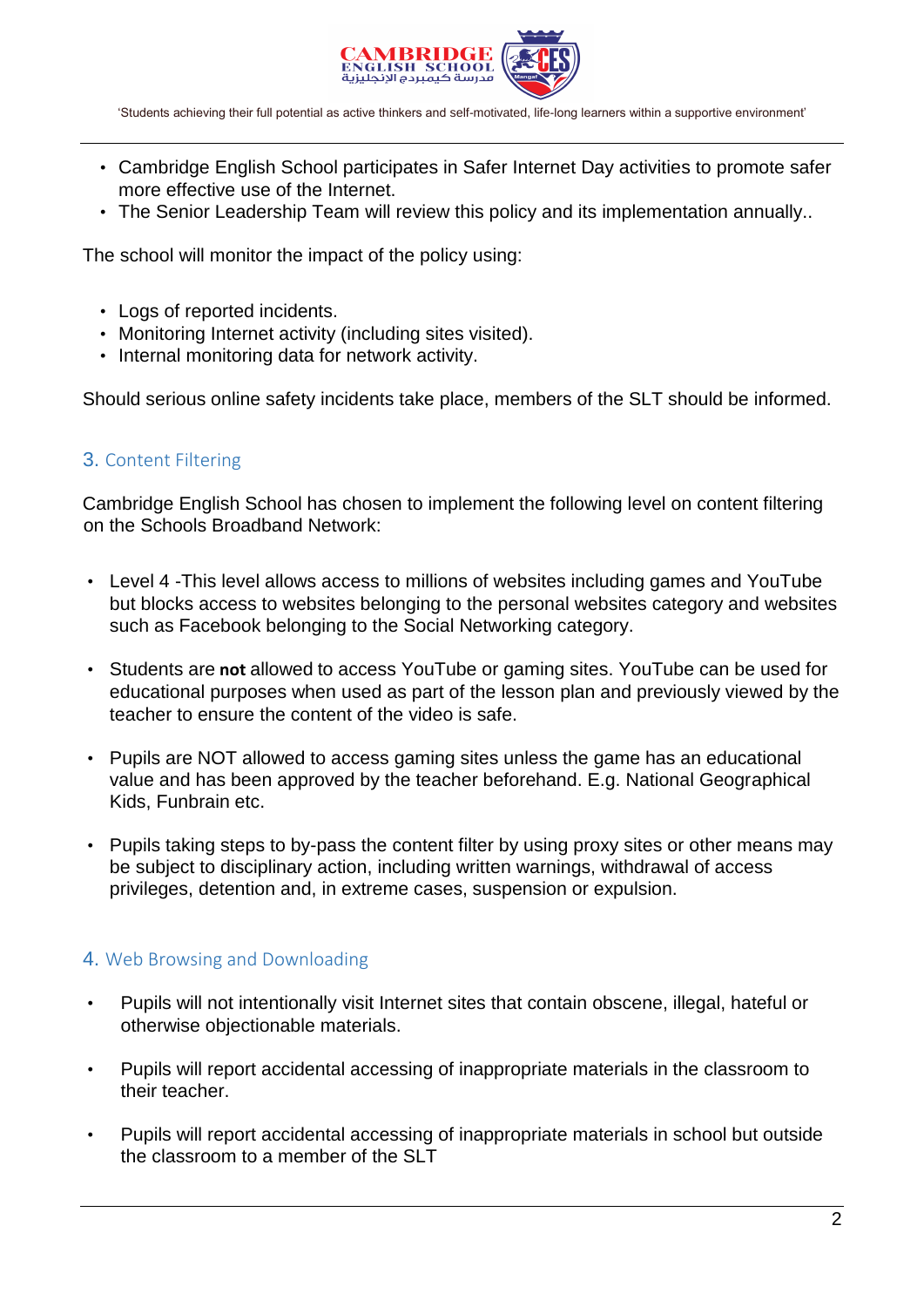

- Pupils and staff will not copy information from the Internet without acknowledging the creator and referencing the source of the content.
- Pupils and staff will be aware that any usage, including distributing or receiving information, school-related or personal, may be monitored for unusual activity, security and/or network management reasons.
- Pupils will use the school's Internet connection only for educational and career development activities.
- Pupils will not engage in online activities such as uploading or downloading large files that result in heavy network traffic that impairs the service for other Internet users.
- Pupils will not download or view any material that is illegal, obscene, and defamatory or that is intended to annoy or intimidate another person.
- Use of file sharing and torrent sites is not allowed.
- Downloading by pupils of materials or images not relevant to their studies is not allowed.
- 5. Email and Messaging
- The use of personal email accounts is not allowed at Cambridge English School.
- Pupils will not send any material that is illegal, obscene, and defamatory or that is intended to annoy or intimidate another person.
- Pupils should immediately report the receipt of any communication that makes them feel uncomfortable, is offensive, discriminatory, threatening or bullying in nature and must not respond to any such communication.
- Pupils should avoid opening emails that appear suspicious. If in doubt, pupils should ask their teacher before opening emails from unknown senders.

# 6. Social Media

The following statements apply to the use of messaging, blogging and video streaming services in Cambridge English School:

- Use of instant messaging services and apps including Snapchat, WhatsApp, etc. are not allowed in Cambridge English School.
- Use of blogs such as Twitter and Tumblr etc. are not allowed in Cambridge English School.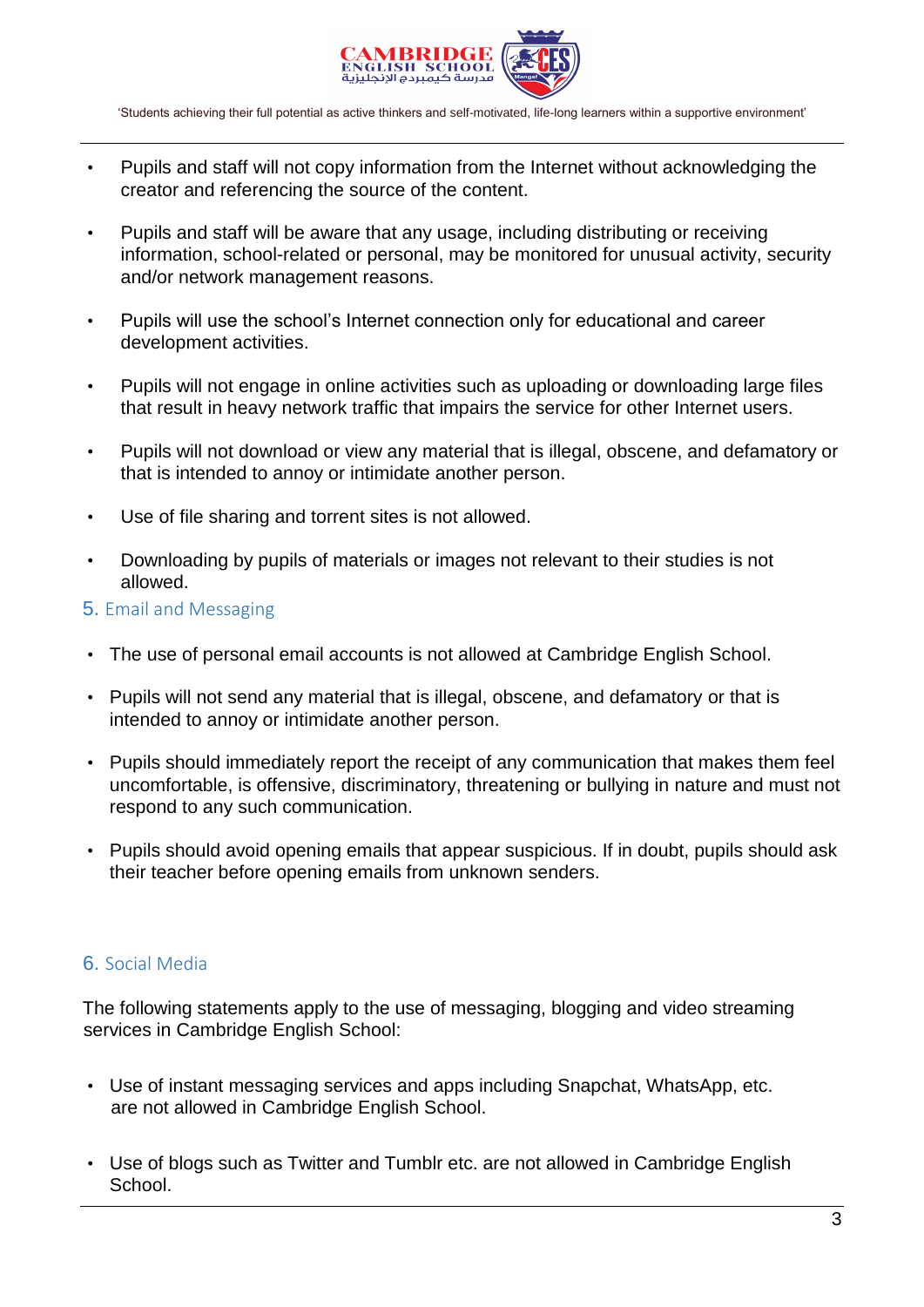

- Pupils of Cambridge English School are not allowed to access video streaming sites such as YouTube and Vimeo etc..
- Staff and pupils must not use social media and the Internet in any way to harass, insult, abuse or defame pupils, their family members, staff, and other members of the Cambridge English School community.
- Staff and pupils must not discuss personal information about pupils, staff and other members of the Cambridge English School community on social media.
- Staff and pupils must not use school email addresses for setting up personal social media accounts or to communicate through such media.
- Staff and pupils must not engage in activities involving social media that might bring Cambridge English School into disrepute.
- Staff and pupils must not represent your personal views as those of bring Cambridge English School on any social medium.

# 7. Personal Devices

The term 'Personal Device' in this policy denotes mobiles phones, iPods, iPads, MP3, MP4 players and any similar portable electronic devices.

- **Mobile phones and personal devices are NOT allowed in school**
- Any "Personal Devices" being used during the school day will be confiscated and -3 points will be recorded on Engage.
- A letter will be sent home to parents and further sanctions could include suspension and exclusion.
- **Use of Personal Mobile Phones for Staff (See Appendix A)**

#### 8. Images & Video

- At Cambridge English School pupils must not take, use, share, publish or distribute images of others without their permission.
- Taking photos or videos on school grounds or when participating in school activities are not allowed under any circumstances.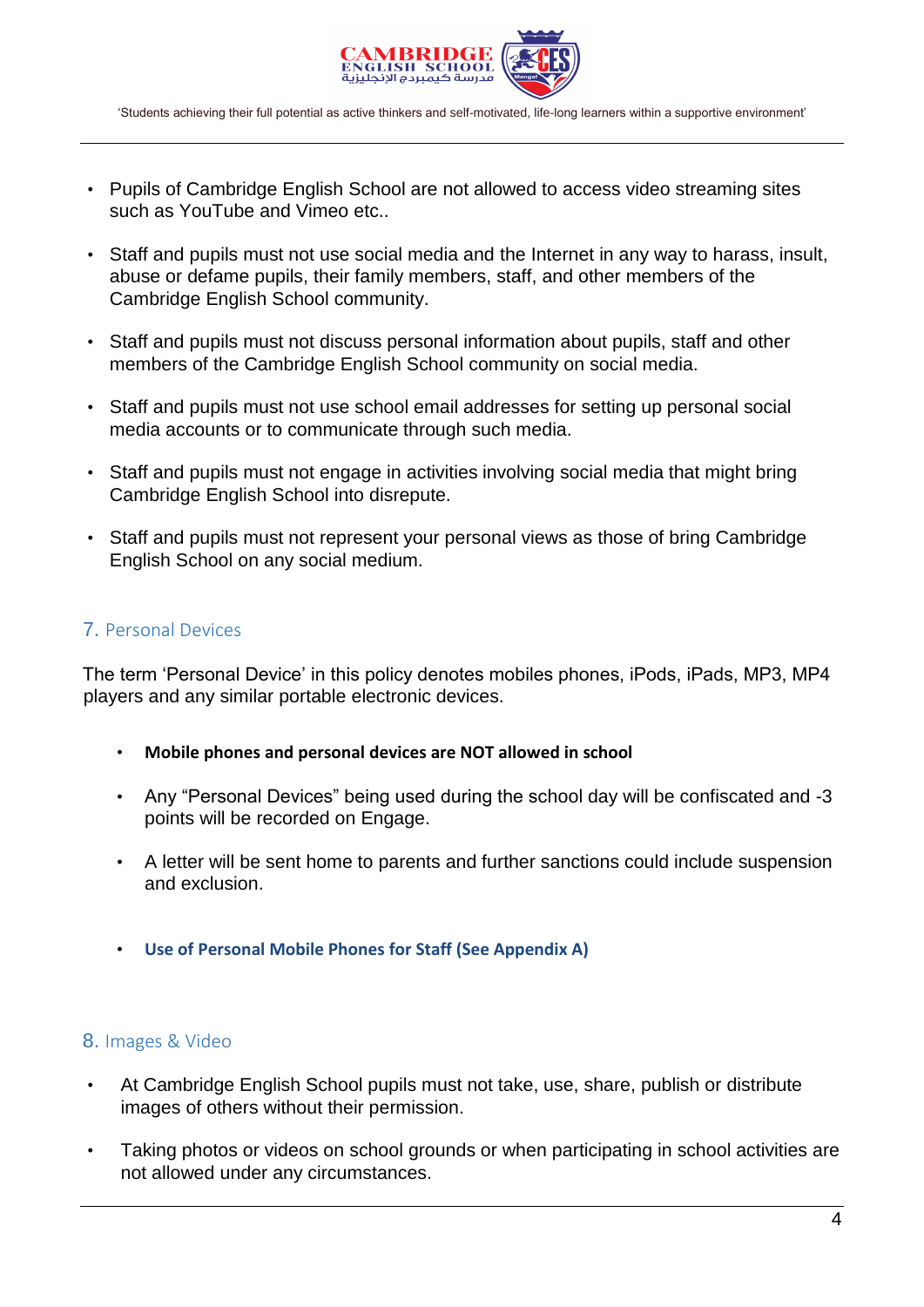

- Written permission from parents or carers will be obtained before photographs of pupils are published on the school website or Instagram page (See Appendix A).
- Pupils must not share images, videos or other content online with the intention to harm another member of the school community regardless of whether this happens in school or outside.
- Sharing explicit images and in particular explicit images of pupils and/or minors is an unacceptable and absolutely prohibited behaviour, with serious consequences and sanctions for those involved. Sharing explicit images of other pupils automatically incurs suspension as a sanction.

# 9. Cyberbullying

- When using the Internet pupils, parents and staff are expected to treat others with respect at all times.
- Engaging in online activities with the intention to harm, harass, or embarrass and another pupil or member of staff is an unacceptable and absolutely prohibited behaviour, with serious consequences and sanctions for those involved.
- Measures are taken to ensure that staff and pupils are aware that bullying is defined as unwanted negative behaviour, verbal, psychological or physical, conducted by an individual or group against another person (or persons) and which is repeated over time. This definition includes cyber-bullying even when it happens outside the school or at night.
- Measures are taken by Cambridge English School to ensure that staff and pupils are aware that bullying is defined as unwanted negative behaviour, verbal, psychological or physical, conducted by an individual or group against another person (or persons) and which is repeated over time. This definition includes cyber-bullying even when it happens outside the school or at night.
- Isolated or once-off incidents of intentional negative behaviour, including a once-off offensive or hurtful text message or other private messaging, do not fall within the definition of bullying and will be dealt with, as appropriate, in accordance with the school's code of behaviour.
- The prevention of cyber bullying is an integral part of the anti-bullying policy of our school.

# **10. School Website and Instagram**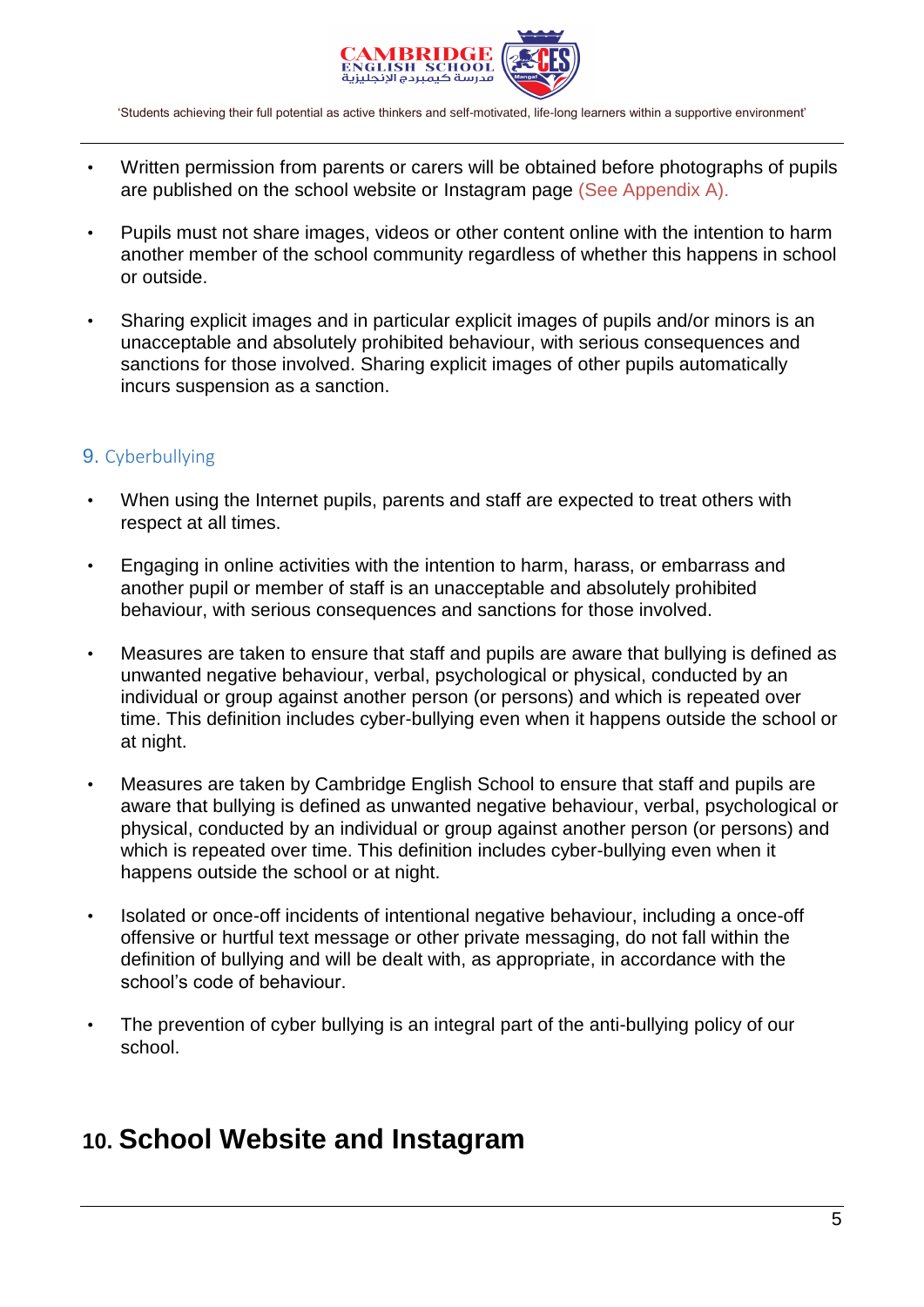

The school has a website and an instagram account that can be viewed by the general public.

Any work published on the school website is thoroughly checked to ensure that there is no content that compromises the safety of pupils or staff.

The school will obtain parental permission before using images of pupils on the website or instagram and will form part of the Home School Agreement

We do not use pupils' names in images in order to reduce the risk of inappropriate, unsolicited attention from people outside school.

We will use group photos rather than photos of individual children, wherever possible.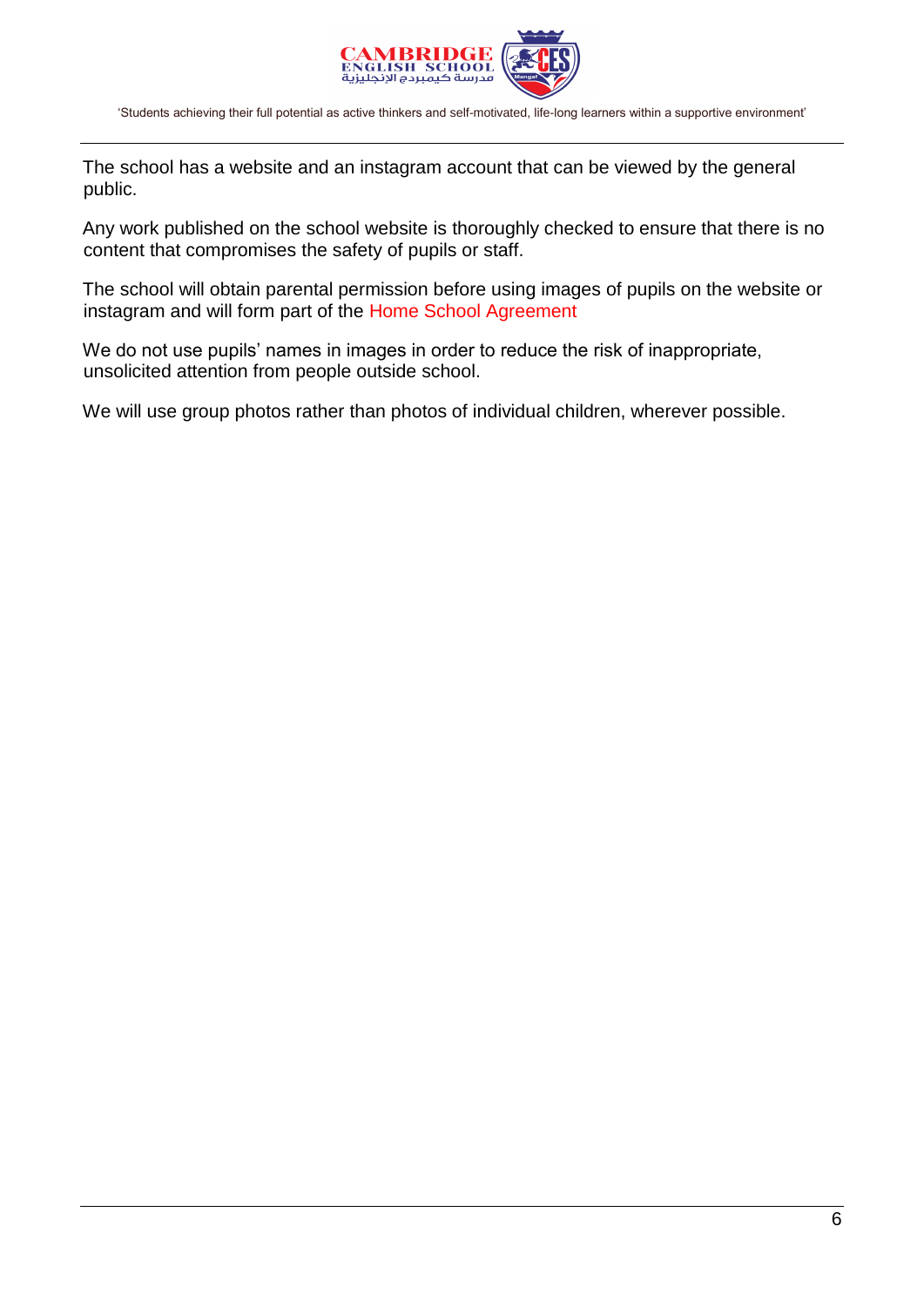

# **11. Permission Form (Included in Home School Agreement)**

# **Internet Acceptable Use Agreement**

I agree to follow the school's Acceptable Use Policy on the use of the Internet. I will use the Internet in a responsible way and obey all the rules explained to me by the school.

| Student's Signature: | −orm <sup>.</sup> |
|----------------------|-------------------|
|                      |                   |

Parent/Carer Signature: \_\_\_\_\_\_\_\_\_\_\_\_\_\_\_\_\_\_\_\_\_\_\_\_

Date:  $\Box$ 

As the parent or legal guardian of the above student, I have read the Acceptable Use Policy and grant permission for my son or daughter or the child in my care to access the Internet. I understand that Internet access is intended for educational purposes. I also understand that every reasonable precaution has been taken by the school to provide for online safety but the school cannot be held responsible if students access unsuitable websites.

In relation to the school website, I accept that, if the school considers it appropriate, my child's image/schoolwork may be chosen for inclusion on the website. I understand and accept the terms of the Acceptable Use Policy relating to publishing students' images/work on the school website.

Parents signature: **Example 2018**